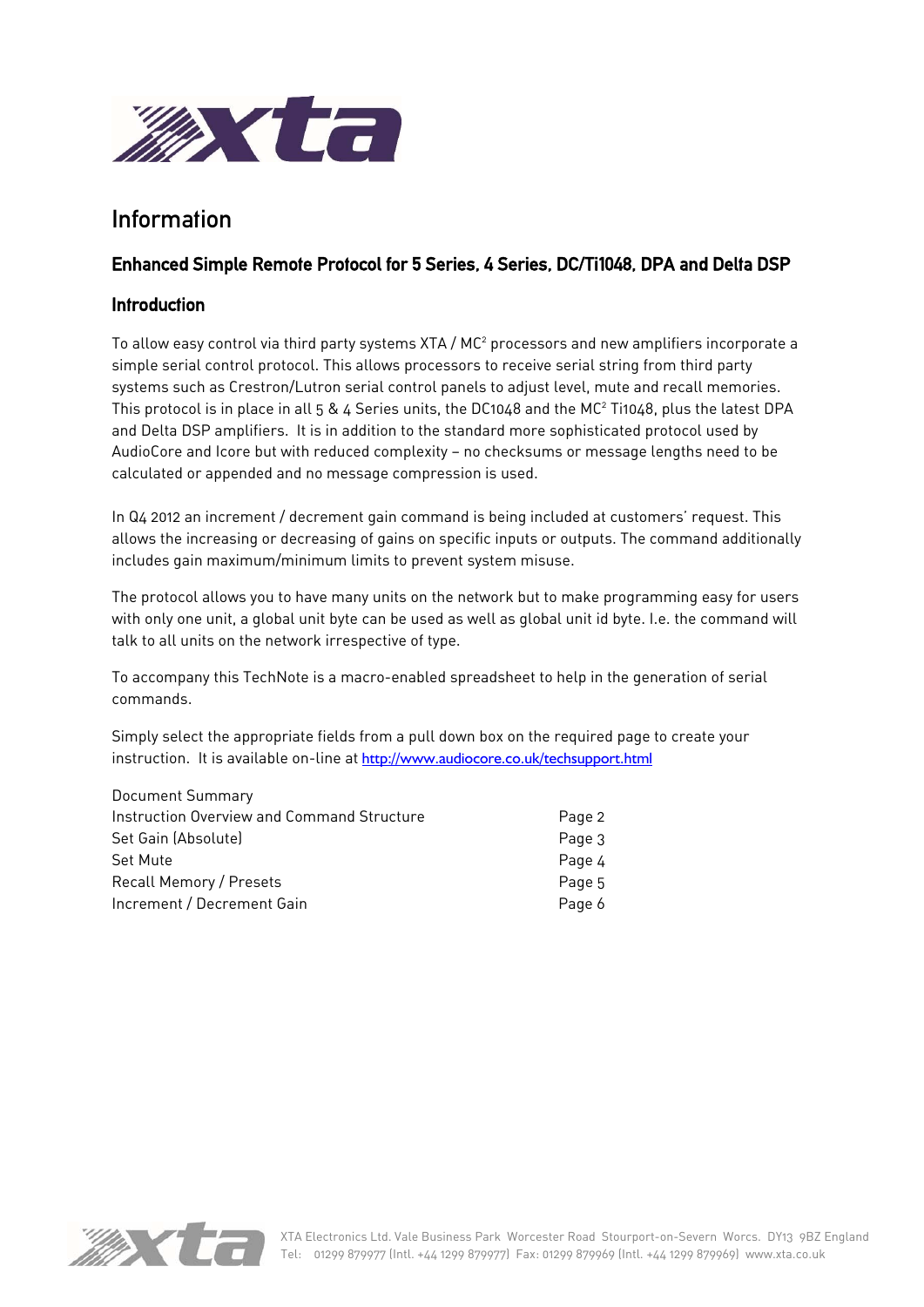### Instruction Overview and Command Structure

| Header | Device type | Unit ID | Command | Data 1 | Data 2 | Data 3 | Data 4 |
|--------|-------------|---------|---------|--------|--------|--------|--------|
| F4     | [DT]        | [ID]    | [CM]    | XX     | XX     | XX     | XХ     |

All commands are 8 bytes long.

All command data in this document is in HEX format — information in parentheses (for example [DT]) denotes a field title (not a hex number)

Header is always F4.

Device Type [DT] determines what model of unit is to be addressed:

| $7Ah = DP544$        | 12h= Delta 40              |
|----------------------|----------------------------|
| $79h = DP548$        | 14h = Delta 80             |
| $78h = DP448$        | 16h = Delta 100            |
| 76h = DP446          | $13h = DPA40$              |
| $74h = DP444$        | $15h = DPA80$              |
| $73h = DP426$        | $17h = DPA100$             |
| $72h = DP424$        | 18h = Any Delta/DPA Series |
| 71h = Any DP4 Series | 19h = OEM Delta 40         |
| $10h = D C1048$      | 1Ah = OEM Delta 80         |
| $11h = Ti1048$       | 1Ch = OEM Delta 100        |

Unit ID [ID] determines what individual unit of the specified type is to be addressed:

 $00 =$  All IDs

01h — 20h = Individual ID numbers (as set in the unit's interface sub-menu)

Command [CM] determines the action of the message:

01 = Set Gain (Absolute) 02 = Set Mute 03 = Recall Memory / Presets 04 = Increment / Decrement Gain

Specific details for each instruction follow…

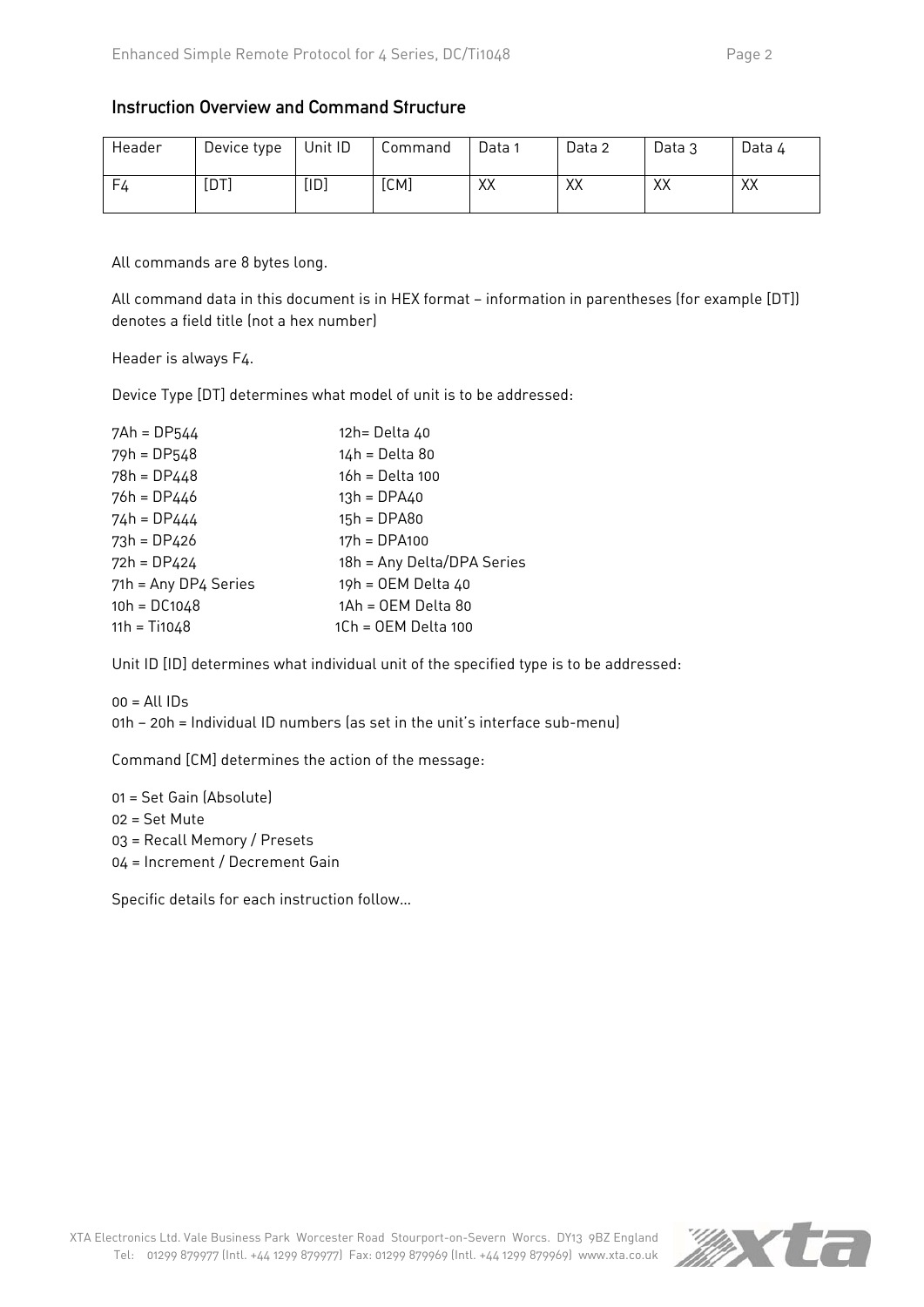# Set Gain (Absolute)

| Header | Device type | Unit id | Command | Data 1       | Data 2 | Data 3 | Data 4 |
|--------|-------------|---------|---------|--------------|--------|--------|--------|
| F4     | <b>174</b>  | 00      | 01      | Input/Output | XX     | XX     | 00     |

### **Data 1 = Input / Output Channel**

| Input A | 01 | Output 1 | 05 | Output 5 | 09 |
|---------|----|----------|----|----------|----|
| Input B | 02 | Output 2 | 06 | Output 6 | 0A |
| Input C | 03 | Output 3 | 07 | Output 7 | oΒ |
| Input D | 04 | Output 4 | 08 | Output 8 | ОC |

Attempting to access a channel that does not exist on your unit (for example input C in a DP426) will be ignored.

# **Data 2, 3 = Absolute Gain Value**

The gain is adjustable in 0.1dB increments between —40dB and +15dB. Range is therefore 0 (-40dB) to 550 (+15dB). This gives a 10 bit number split over 2 bytes with top bit of Data 3 always being 0.

MSB LSB

Gain in binary  $[a.b.c.e.f.g.h.i.j.k]$  = Data 2 (00000abc) Data 3 (0efghijk)

**Data 4 is not used and should be sent as 00.** 

### Example — set all DP4 units, all IDs, output 1 to 0dB

0dB decimal value = 400 (in 0.1dB steps)

Binary value = 110010000

Split over the two byte this gives Data  $2 = 00000011$ ; Data  $3 = 10000$ 

Hex values are therefore Data  $2 = 03h$ ; Data  $3 = 10h$ 

| Header | Device type | Unit id | Command | Data 1 | Data 2 | Data 3 | Data 4 |
|--------|-------------|---------|---------|--------|--------|--------|--------|
| - F4   | 74          | 00      | 01      | 01     | 03     | 10     | 00     |

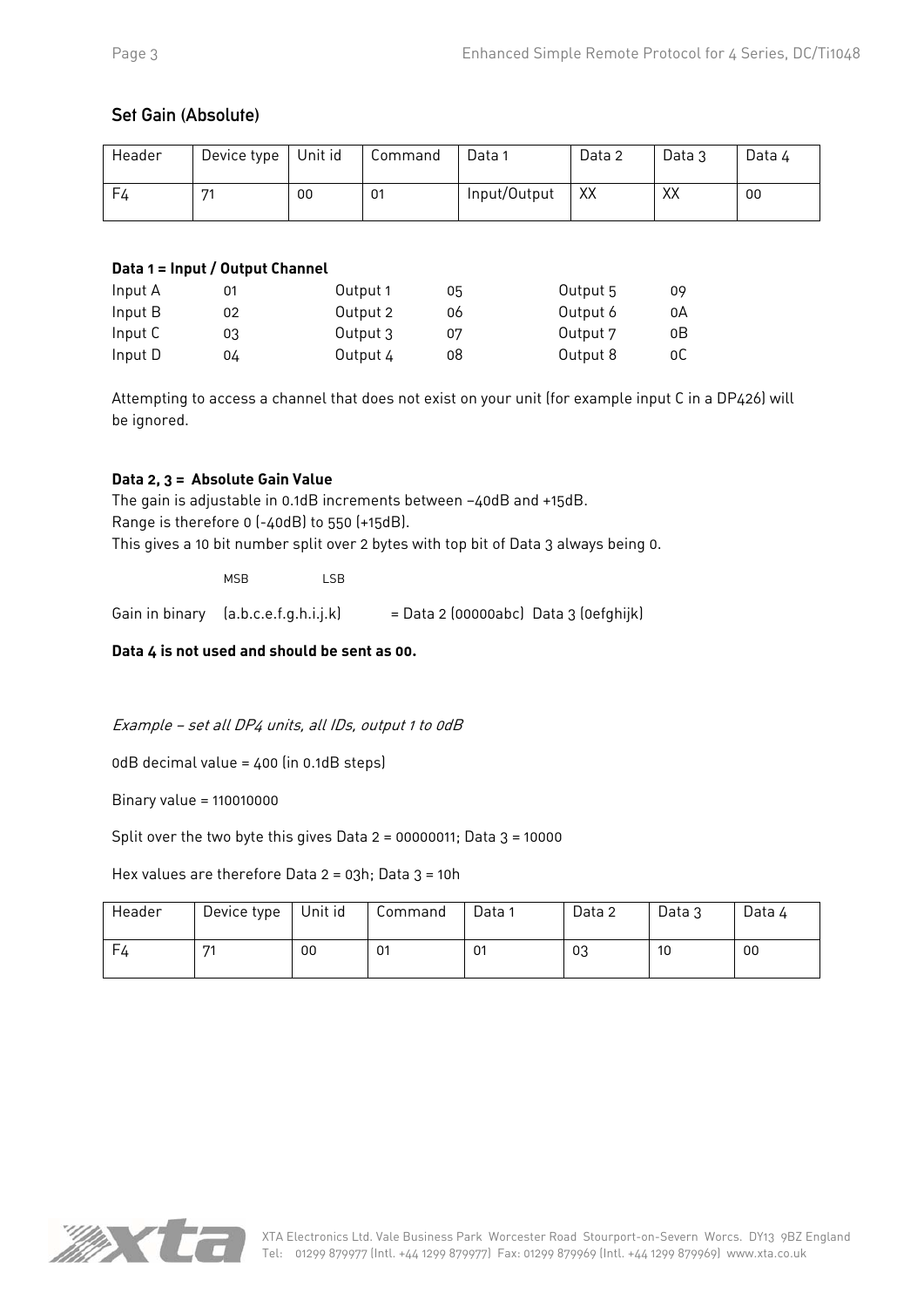# Set Mute

| Header | Device type    | Unit id | Command | Data 1     | Data 2      | Data 3       | Data 4          |
|--------|----------------|---------|---------|------------|-------------|--------------|-----------------|
| - F4   | D <sub>4</sub> | 00      | 02      | Input A- D | Output 1 -4 | Output 5 - 8 | $\overline{00}$ |

#### **Data 1 : Input Mute Select**

 $0 = 0n$ ,  $1 = Mute$ 

 $(0000dcba) =$  Inputs  $(A - D)$  a = Input A  $b =$  Input B  $c =$  Input C  $d =$  Input D

#### **Data 2 : Output Mute Select**

 $0 = 0n$ ,  $1 = Mute$ 

| $[0000dcba] = Outputs [1-4]$ | $a = Output1$  |
|------------------------------|----------------|
|                              | $b =$ Output 2 |
|                              | $c =$ Output 3 |
|                              | $d =$ Output 4 |

#### **Data 3 : Output Mute Select**

 $0 = 0n$ ,  $1 = Mute$ 

| $[0000dcba] = 0$ utputs $[5 - 8]$ | $a =$ Output 5 |
|-----------------------------------|----------------|
|                                   | $b =$ Output 6 |
|                                   | $c =$ Output 7 |
|                                   | $d =$ Output 8 |
|                                   |                |

**Data 4 is not used and should be sent as 00.** 

Example — Set all DP4 units, all IDs, mute input B and outputs 2,3, 7 and 8

Input B set in Data 1 — Remember — bit flags are 0 = normal (on), 1 = muted Binary value = 00000010 - Hex value = 02h

Similarly for outputs 2 and 3 — set in Data 2 Binary value = 00000110 - Hex value = 06h

Outputs 7 and 8 — set in Data 3 Binary value = 00001100 - Hex value = 12h

| Header | Device type  | Unit id | Command | Data 1 | Data 2 | Data 3 | Data 4 |
|--------|--------------|---------|---------|--------|--------|--------|--------|
| F4     | $\mathbf{Z}$ | 00      | 02      | 02     | 06     | 12     | 00     |

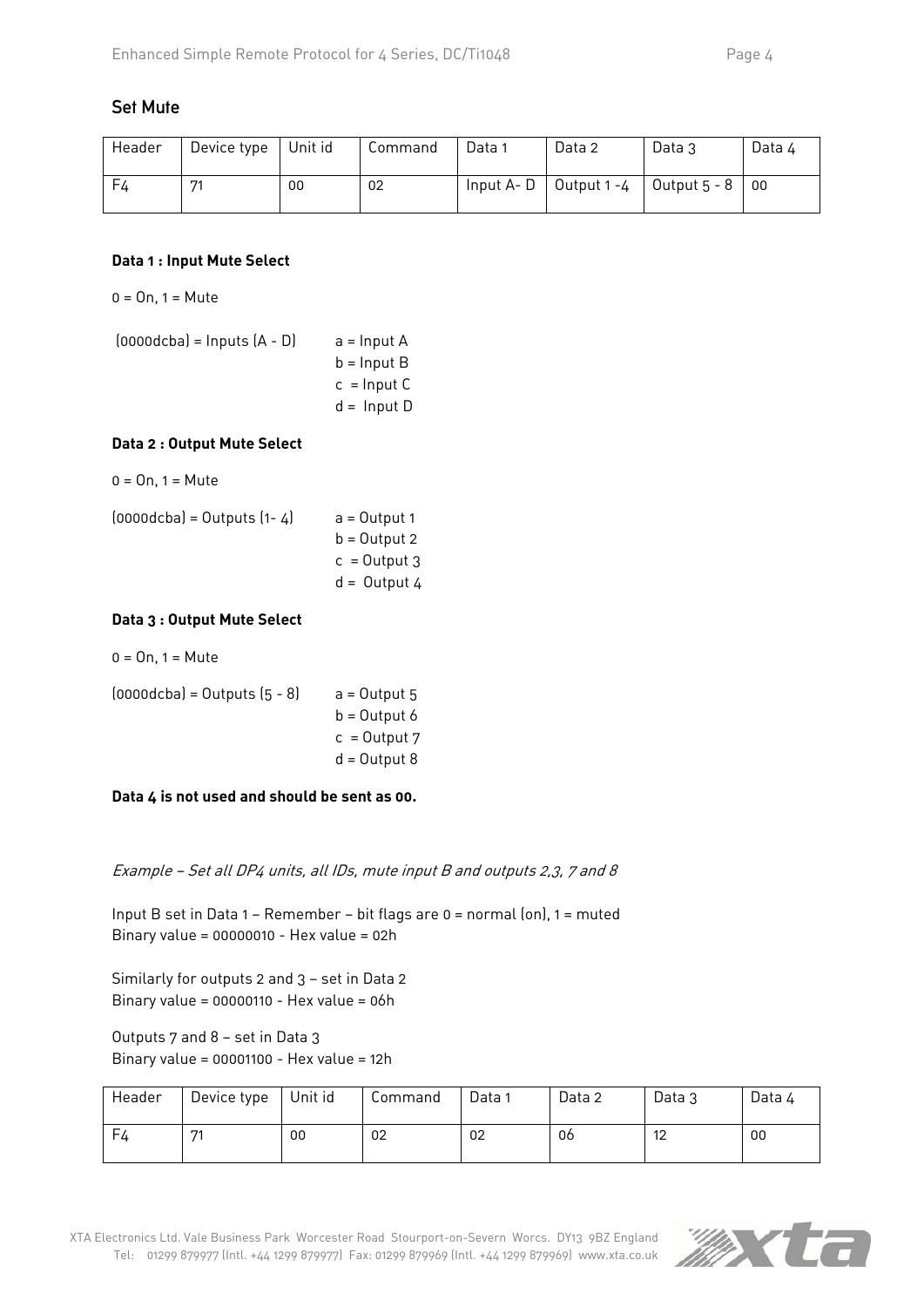# Recall Memory / Presets

| Header  | Device type | Unit id | Command | Data 1 | Data 2 | Data 3 | Data 4 |
|---------|-------------|---------|---------|--------|--------|--------|--------|
| $F_{4}$ | 574         | 00      | 03      | 00     | 0A     | 00     | 00     |

### **Data 1 & Data 2 : Recall memory**

Recall memory , valid memories from 1 to 1023. Memory number 00 is ILLEGAL. This gives a 10 bit number split over 2 bytes with top bit of Data 2 always being 0.

Data.1 (00000abc) + Data.2 (0defghij) = Memory Number (000000ab.cdefghij)

**Data 3 is not used and should be sent as 00.** 

**Data 4 is not used and should be sent as 00.** 

Example — All DP4 units, all IDs, recall memory 39.

Binary value = 100111

Split over the two byte this gives Data 1 = 00000000; Data 2 = 00100111

Hex values are therefore Data 1 = 00h; Data 3 = 27h

| Header | Device type | Unit id | Command | Data 1 | Data 2      | Data 3 | Data 4 |
|--------|-------------|---------|---------|--------|-------------|--------|--------|
| - F4   | 574         | 00      | 03      | 00     | $\cap$<br>∠ | 00     | 00     |

Remember that on 4 Series units, memories may *not* necessarily contain data for the entire signal path — data may only be GEQ settings, or Input EQ settings etc.

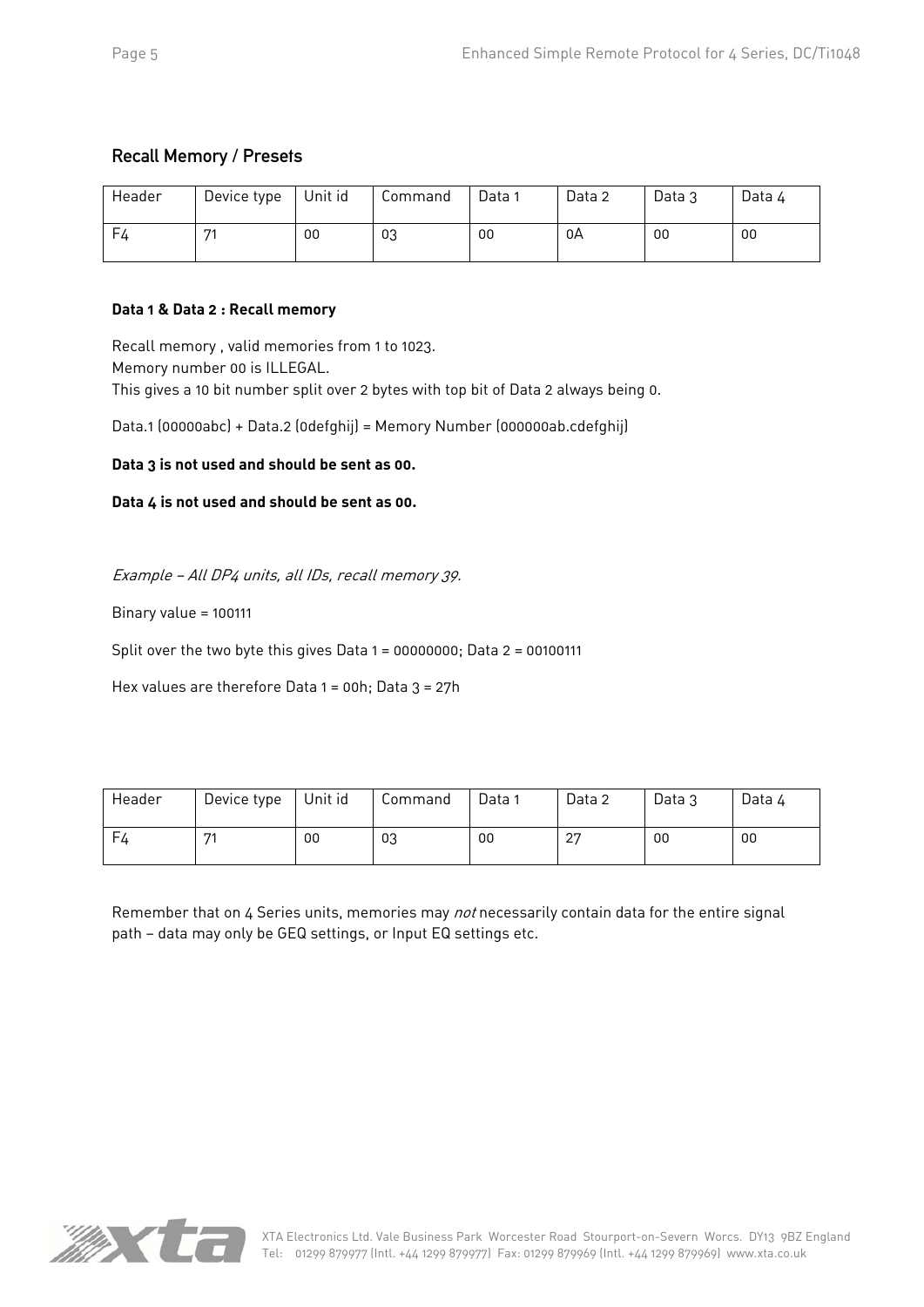# Increment / Decrement Gain

| Header | Device type | Unit id | Command | Data 1 | Data 2 | Data 3 | Data 4 |
|--------|-------------|---------|---------|--------|--------|--------|--------|
| F4     | 74          | 00      | 04      | XX     | XX     | XX     | XХ     |

#### **Data 1 = Input / Output Channel**

| Input A | 01 | Output 1 | 05 | Output 5 | 09   |
|---------|----|----------|----|----------|------|
| Input B | 02 | Output 2 | 06 | Output 6 | 0A   |
| Input C | 03 | Output 3 | 07 | Output 7 | οB   |
| Input D | 04 | Output 4 | 08 | Output 8 | 0C . |

Attempting to access a channel that does not exist on your unit (for example input C in a DP426) will be ignored.

### **Data 2 : Gain Step Size and Direction (Increment or Decrement)**

The step size resolution is **0.5dB**.

Gain must be converted to "2's complement" value<sup>\*</sup> and masked to set top bit to zero in the byte

Eg Increment 1dB = 02 (decimal) 2's complement of 02 = 02h 02h & 7Fh = 02h

Eg Decrement —1dB = -02 (decimal) 2's complement of —02 = FEh FEh & 7Fh = 7Eh

### **Data 3 : Gain Max**

The step size resolution is **1.0dB**.

Gain must be converted to "2's complement" value and masked to set top bit to zero in the byte

Eg Gain Max =  $+6dB$ 2's complement of 06 = 06h 06h & 7Fh = 06h

**Continues over…** 

**.** 



In two's complement notation, a non-negative number is represented by its ordinary binary representation; in this case, the most significant bit is 0. The two's complement operation is the negation operation, so negative numbers are represented by the two's complement of the absolute value.

To get the two's complement of a binary number, the bits are inverted, or "flipped", by using the bitwise NOT operation; the value of 1 is then added to the resulting value, ignoring the overflow which occurs when taking the two's complement of 0.